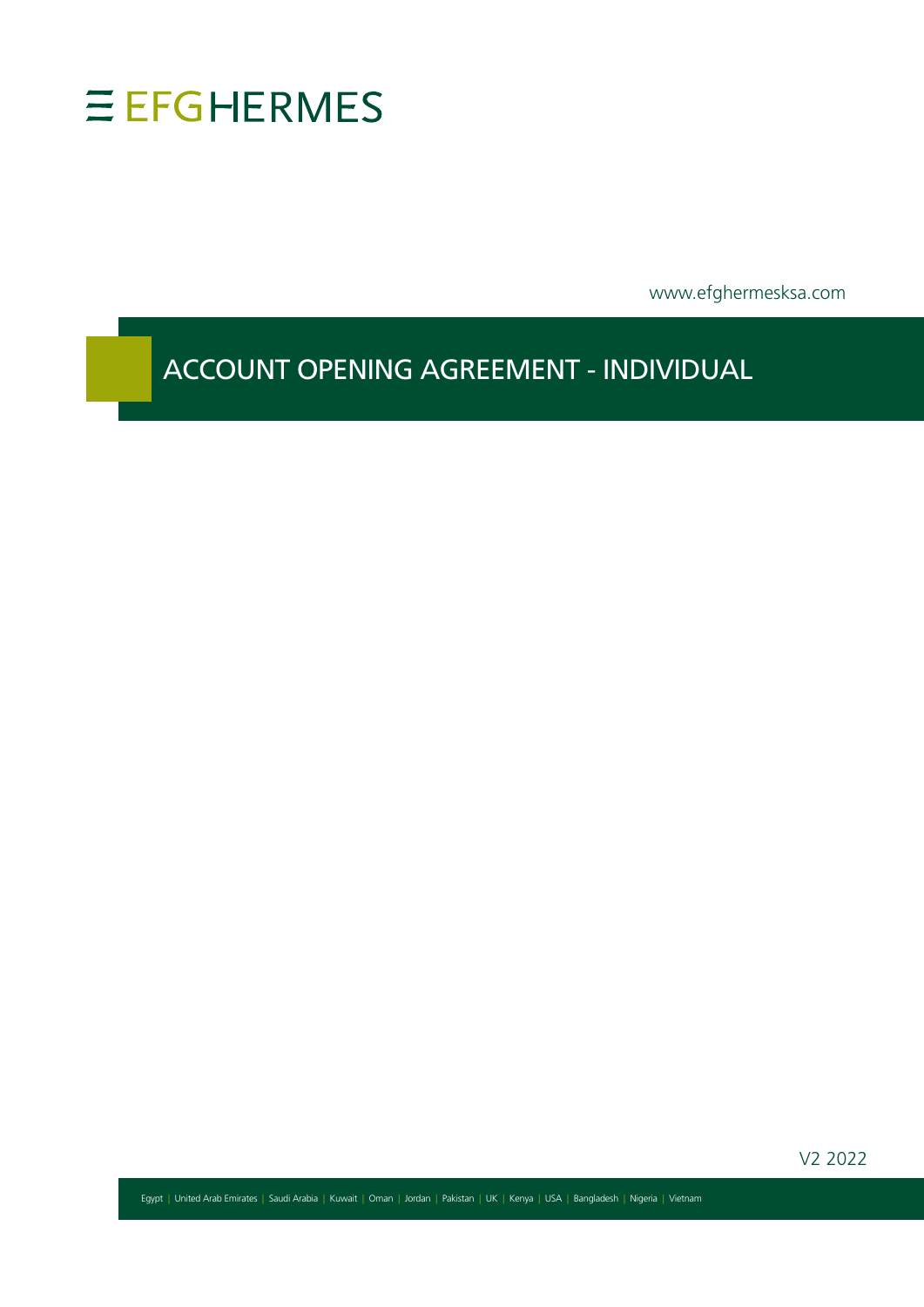# **EEFGHERMES**

# EFG Hermes KSA - ACCOUNT OPENING AGREEMENT - Individual

|                                                                                                                                                                                                          |                                                        | <b>Account Number:</b>                                    |                          |                                |                                                 |
|----------------------------------------------------------------------------------------------------------------------------------------------------------------------------------------------------------|--------------------------------------------------------|-----------------------------------------------------------|--------------------------|--------------------------------|-------------------------------------------------|
| <b>Know Your Customer</b>                                                                                                                                                                                |                                                        |                                                           |                          |                                |                                                 |
| Name:                                                                                                                                                                                                    |                                                        |                                                           |                          |                                |                                                 |
| ID Number/ Passport No.:                                                                                                                                                                                 |                                                        |                                                           |                          |                                |                                                 |
| <b>Issuing Date:</b><br>$\prime$                                                                                                                                                                         |                                                        | <b>Expiry Date:</b><br>$\prime$                           |                          | <b>Issuing Place:</b>          |                                                 |
| Date of Birth: /<br>$\prime$                                                                                                                                                                             |                                                        | Citizenship:                                              |                          | Source of Income:              |                                                 |
| $\Box$ Primary<br>Educational level:                                                                                                                                                                     | $\Box$ Intermediate<br>$\Box$ High school              | $\Box$ Diploma                                            | $\Box$ Bachelor          |                                | $\Box$ Postgraduate                             |
| Residence Address:<br>(national address if the customer is resident of the Kingdom)                                                                                                                      |                                                        |                                                           |                          |                                |                                                 |
| Address for Correspondence:                                                                                                                                                                              |                                                        |                                                           |                          |                                |                                                 |
| P.O.Box:                                                                                                                                                                                                 | City:                                                  |                                                           |                          | Country:                       |                                                 |
| Home Telephone:                                                                                                                                                                                          | Mobile:                                                |                                                           |                          |                                |                                                 |
| Email:                                                                                                                                                                                                   |                                                        |                                                           |                          | Language of correspondence:    |                                                 |
| Anticipated Volume:                                                                                                                                                                                      |                                                        |                                                           |                          |                                |                                                 |
| Employer's Name:                                                                                                                                                                                         |                                                        |                                                           |                          |                                |                                                 |
| Position:                                                                                                                                                                                                |                                                        |                                                           |                          | <b>Employment Duration</b>     |                                                 |
| <b>Employer's Address:</b>                                                                                                                                                                               |                                                        |                                                           |                          |                                |                                                 |
| Employer's Phone Number:                                                                                                                                                                                 | Fax:                                                   |                                                           |                          |                                |                                                 |
| <b>Marital Status</b>                                                                                                                                                                                    |                                                        | Number of dependants:                                     |                          |                                |                                                 |
| Approximate annual income (In SR)?                                                                                                                                                                       | $\Box$ 100,000 or less<br>$\Box$ 1,500,001 - 5,000,000 | $\Box$ 100,001 - 300,000<br>$\Box$ 5,000,001 - 10,000,000 | $\Box$ 300,001 - 600,000 | $\Box$ 10,000,001 - 50,000,000 | $600,001 - 1,500,000$<br>Over 50,000,000        |
| Apprroximate net worth (excluding residence (in SAR)?                                                                                                                                                    | 100,000 or less<br>$\Box$ 1,500,001 – 5,000,000        | $\Box$ 100.001 - 300.000<br>$\Box$ 5,000,001 - 10,000,000 | $\Box$ 300,001 - 600,000 | $\Box$ 10,000,001 - 50,000,000 | $\Box$ 600,001 – 1,500,000<br>□ Over 50,000,000 |
| Are you, any of your relatives (second degree), or any of the authorized signatories on this account,<br>currently employed by any institution in the field of Financial or Portfolio Management in KSA? |                                                        |                                                           |                          |                                | $\Box$ Yes (Indicate below) $\Box$ No           |
| Name of Individual:                                                                                                                                                                                      | Name of Company:                                       |                                                           |                          | Position Held:                 |                                                 |
| Are you, any of your relatives (second degree), or any authorized signatories on this account, currently<br>employed by EFG Hermes?                                                                      |                                                        |                                                           |                          |                                | $\Box$ Yes (Indicate below) $\Box$ No           |
| Name of Individual:                                                                                                                                                                                      | Position Held:                                         |                                                           |                          |                                |                                                 |
| Is the customer a board of directors member, an audit committee member or a senior executive in a<br>listed company?                                                                                     |                                                        |                                                           |                          |                                | $\Box$ Yes (Indicate below) $\Box$ No           |
| <b>Company Name</b>                                                                                                                                                                                      |                                                        |                                                           |                          |                                |                                                 |
| Does the customer have a close association with a board of directors member, an audit committee<br>member or a senior executive in a listed company?                                                     |                                                        |                                                           |                          | $\Box$ Yes                     | $\Box$ No                                       |
| Company:                                                                                                                                                                                                 | Name:                                                  |                                                           |                          | Title/Position:                |                                                 |
|                                                                                                                                                                                                          |                                                        |                                                           |                          |                                |                                                 |
| Name of Customer:                                                                                                                                                                                        |                                                        | Signature:                                                |                          |                                |                                                 |
| Capacity of Signatory                                                                                                                                                                                    |                                                        |                                                           |                          |                                |                                                 |
| (In Person or By Proxy):                                                                                                                                                                                 |                                                        | Date:                                                     |                          |                                |                                                 |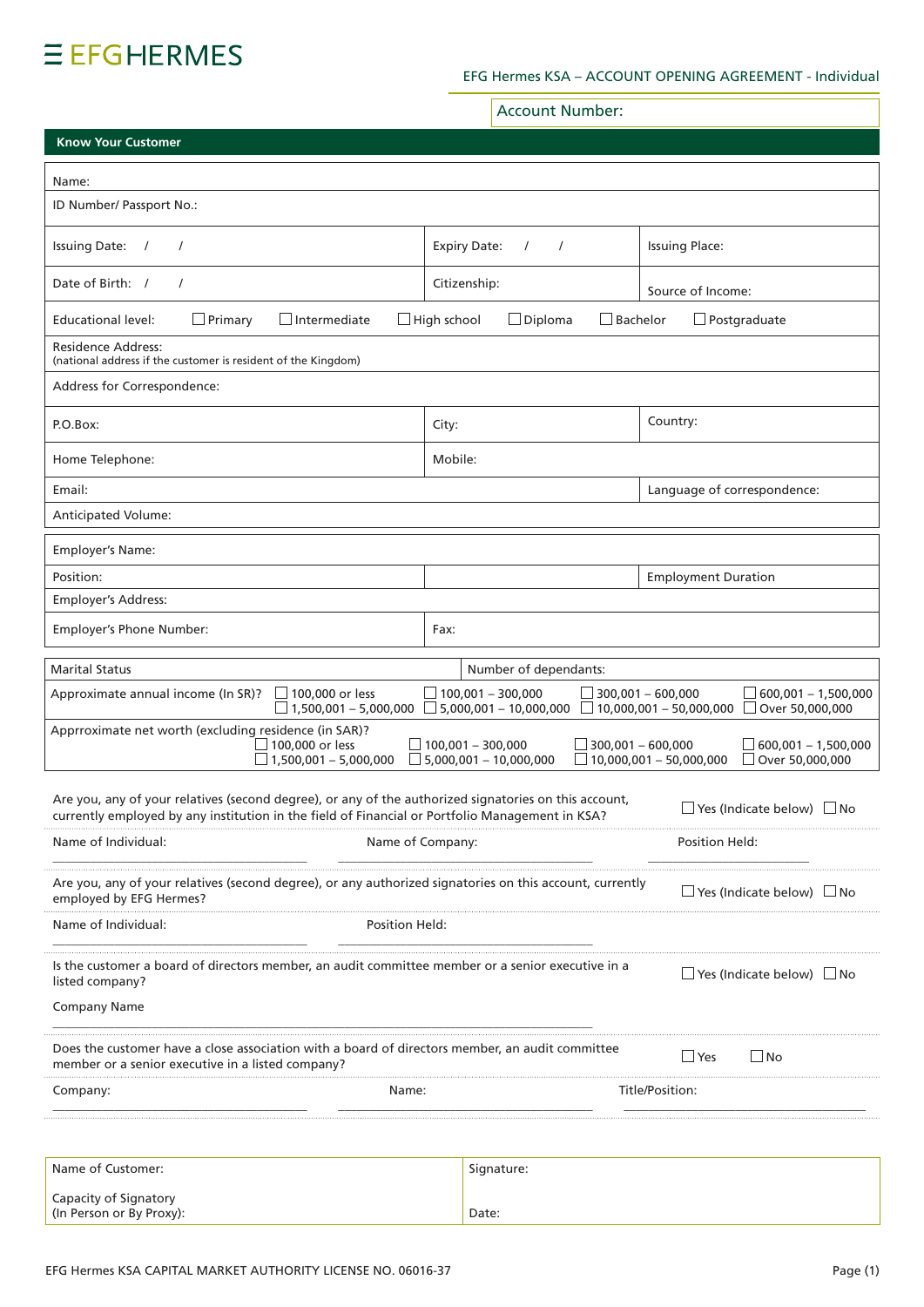# EFG Hermes KSA - ACCOUNT OPENING AGREEMENT - Individual

 $\cdots$ 

| Is the customer entrusted with prominent public functions in the Kingdom or a foreign country, senior<br>management positions, or a position in an international organization?<br>Position Held:                                                                                              | $\Box$ Yes (Indicate below) $\Box$ No |           |
|-----------------------------------------------------------------------------------------------------------------------------------------------------------------------------------------------------------------------------------------------------------------------------------------------|---------------------------------------|-----------|
| Does the customer have a relationship (by blood or marriage up to the second degree), or have<br>an association with a person entrusted with a prominent public function in the Kingdom or a foreign<br>country, senior management positions, or a position in an international organization? | $ $ $ $ Yes                           | ∣ IN∩     |
| Name:<br>Position Held:                                                                                                                                                                                                                                                                       |                                       |           |
| Is the client one of the major shareholders whose the prospectus of any security shows that they are<br>subject to a lockup period?                                                                                                                                                           | l lYes                                | l INo     |
| If the answer is yes, please complete the following:<br>The name of the security (Kindly enclose a list if necessary):                                                                                                                                                                        |                                       |           |
| Has the customer worked in the financial sector during the past five years?<br>(This includes, for example: working for capital market institutions, banks, finance<br>companies, insurance companies)                                                                                        | l lYes                                | ∣ IN∩     |
| Does the customer have any other practical experience related to the financial sector?                                                                                                                                                                                                        | $\Box$ Yes                            | $\Box$ No |
| Is the customer the beneficial owner of the account or business relationship?<br>The identity of the beneficial owner of the account or business relationship, if the answer to above question is No:                                                                                         | l lYes                                | ∣ IN∩     |

## **Bank Information**

| Bank's Name:         |      | SWIFT/<br><b>IBAN</b> |  |
|----------------------|------|-----------------------|--|
| Branch               | City | Country               |  |
| Main Account Number  |      |                       |  |
| <b>Account Name:</b> |      |                       |  |

Any other financial information on the Customer's financial situation?

## **Custodian Details**

| Name:                                               |          |           |                                                         |
|-----------------------------------------------------|----------|-----------|---------------------------------------------------------|
| Address for Correspondence:                         |          |           |                                                         |
| <b>Account Name:</b>                                |          |           |                                                         |
| <b>Account Number:</b>                              |          |           |                                                         |
| Indicate where the following should be<br>forwarded | Customer | Custodian | Other: Specify all details as<br>instructed by customer |
| 1) Certificates                                     |          |           |                                                         |
| 2) Dividends / Other Income                         |          |           |                                                         |
| 3) Sale Proceeds                                    |          |           |                                                         |

| Name of Customer:                                 | Signature: |
|---------------------------------------------------|------------|
| Capacity of Signatory<br>(In Person or By Proxy): | Date:      |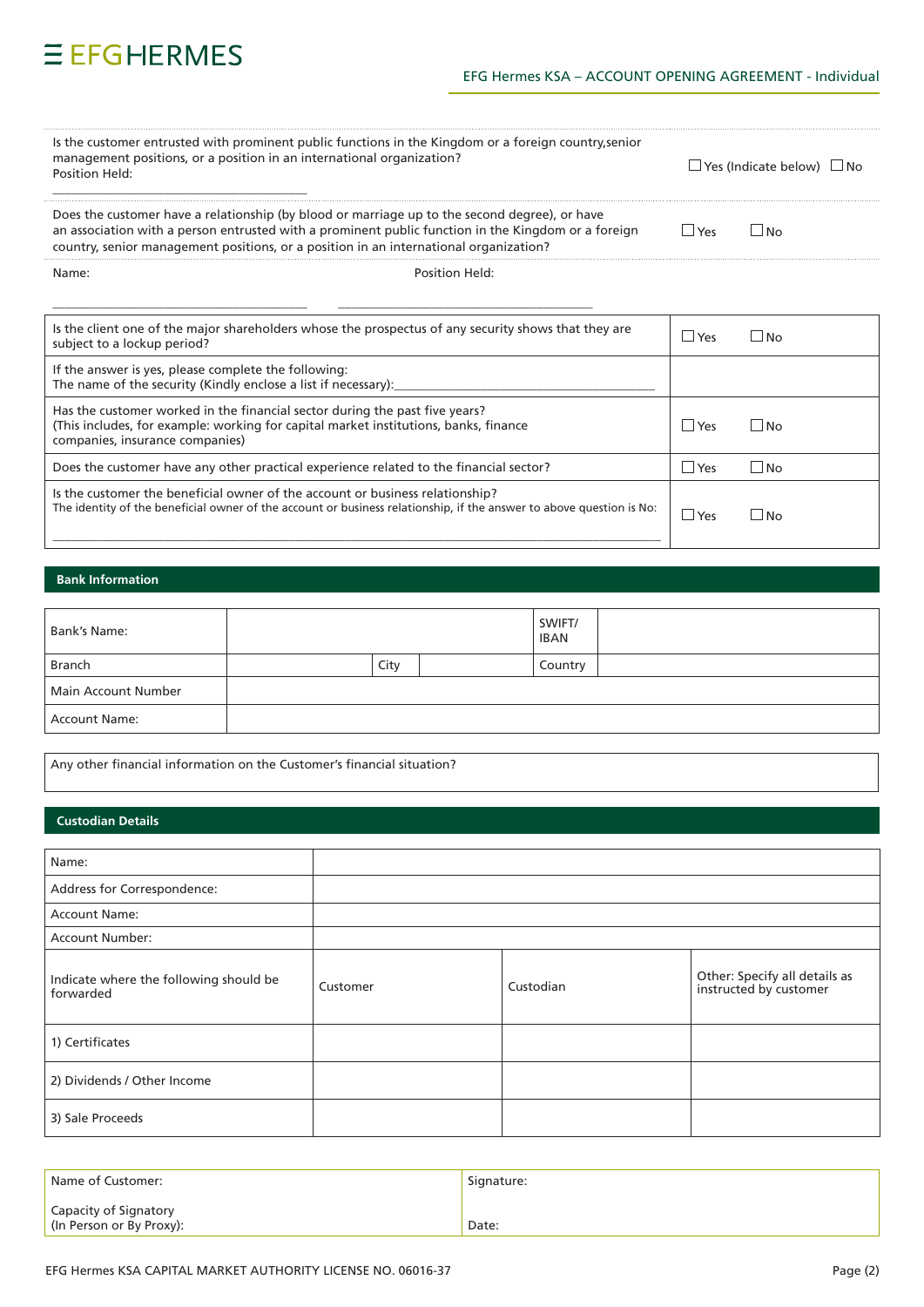# $EFGHERMES$

# EFG Hermes KSA - ACCOUNT OPENING AGREEMENT - Individual

# **Investment Information**

| Investment Knowledge and Experience                                                                                 | $\Box$ Low                                                                             | $\Box$ Medium                         | $\Box$ High                                                                              |                                                                                                                                                |
|---------------------------------------------------------------------------------------------------------------------|----------------------------------------------------------------------------------------|---------------------------------------|------------------------------------------------------------------------------------------|------------------------------------------------------------------------------------------------------------------------------------------------|
| Customer's appetite for risk                                                                                        | $\Box$ Low                                                                             | $\Box$ Medium                         | $\Box$ High                                                                              |                                                                                                                                                |
| General investment objectives?                                                                                      | $\lrcorner$ Protecting Capital<br>$\Box$ Growth of Capital<br>$\Box$ Project financing | $\Box$ Realizing Income               | $\Box$ Create savings for retirement<br>$\Box$ Purchase an asset for example real estate | $\Box$ Balance                                                                                                                                 |
| What are the Customer's preferred investment assets [tick as many as required]:                                     |                                                                                        |                                       |                                                                                          |                                                                                                                                                |
| $\Box$ Denominated in Saudi Riyals<br>$\Box$ Denominated in other foreign currencies (State the foreign currencies) |                                                                                        |                                       |                                                                                          |                                                                                                                                                |
| The period during which the customer expects to cash out his invested money:                                        |                                                                                        |                                       |                                                                                          |                                                                                                                                                |
| $\Box$ Short term (less than 1 year)                                                                                |                                                                                        | $\Box$ Medium term (1 year - 5 years) |                                                                                          |                                                                                                                                                |
| $\Box$ Long term (more than 10 years)                                                                               |                                                                                        |                                       |                                                                                          |                                                                                                                                                |
| Number of years of investment in securities: ___________________________________                                    |                                                                                        |                                       |                                                                                          |                                                                                                                                                |
|                                                                                                                     |                                                                                        |                                       |                                                                                          |                                                                                                                                                |
|                                                                                                                     |                                                                                        |                                       | Margin transactions over the past five years: __________________________________         |                                                                                                                                                |
| Securities transactions outside the Kingdom over the past five years.                                               |                                                                                        |                                       |                                                                                          | If securities transactions were executed outside the Kingdom over the<br>past five years, in which countries were these transactions executed? |
|                                                                                                                     |                                                                                        |                                       |                                                                                          |                                                                                                                                                |

# **Customer's investment portfolio profile:**

|                            | Customer's current investment portfolio profile: | Customer's ideal investment portfolio profile: |
|----------------------------|--------------------------------------------------|------------------------------------------------|
| Deposits and<br>Murabaha   |                                                  |                                                |
| Debt<br>instruments        |                                                  |                                                |
| <b>Shares</b>              |                                                  |                                                |
| Real-estates               |                                                  |                                                |
| Derivative<br>contracts    |                                                  |                                                |
| Alternative<br>investments |                                                  |                                                |

Ensure that the sum of all Percentages of each portfolio above equal 100%

| Name of Customer:                                 | Signature: |
|---------------------------------------------------|------------|
| Capacity of Signatory<br>(In Person or By Proxy): | Date:      |
| Name of Account Manager:                          | Signature: |
|                                                   | Date:      |
| Name of Compliance Officer:                       | Signature: |
|                                                   | Date:      |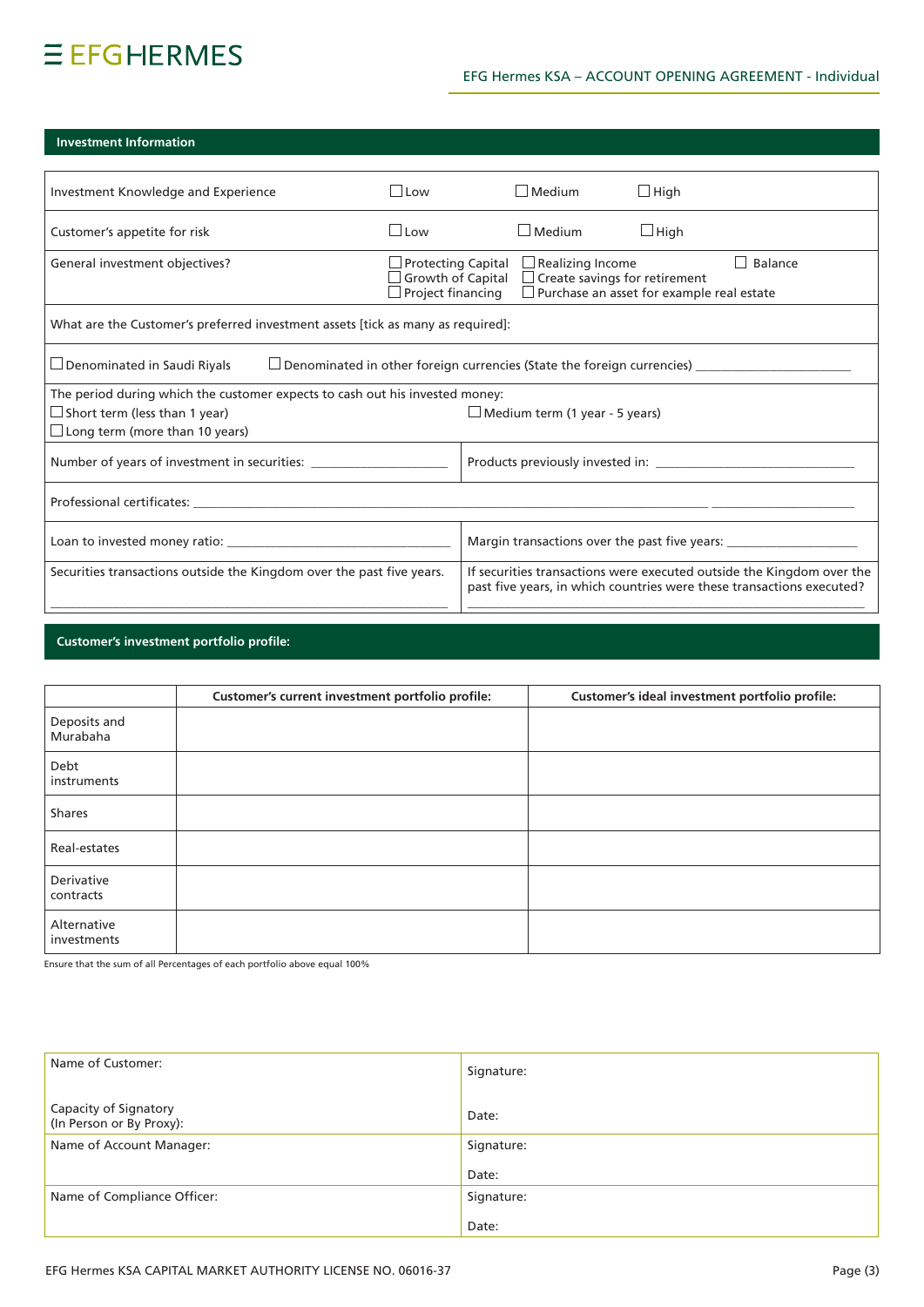## **AGREEMENT**

## **:Definitions**

The following definitions shall apply to all items, contents, and pages of this Individual Account-Opening Agreement (the "Agreement")

| EFG Hermes KSA or the Company       | Means EFG Hermes KSA; authorized to carry out dealings, securities-holding and investment<br>management activities by virtue of license number 06016-37 issued on 22/04/1427 H, corresponding<br>to 20/05/2006 G, by the Capital Market Authority in the Kingdom of Saudi Arabia (the "CMA").<br>Commercial license number 1010226534, Unified Number 7001517825.    |
|-------------------------------------|----------------------------------------------------------------------------------------------------------------------------------------------------------------------------------------------------------------------------------------------------------------------------------------------------------------------------------------------------------------------|
| Customer                            | Means the individual accountholder, his representative, agent, or authorized delegate, provided that<br>such representative, agent or authorized delegate provides the Company with valid identification<br>documents at all times                                                                                                                                   |
| <b>Customer's Account</b>           | Means the account or branch accounts registered in the name of the Customer and opened subject to<br>the provisions of this agreement.                                                                                                                                                                                                                               |
| <b>Commencement Date</b>            |                                                                                                                                                                                                                                                                                                                                                                      |
| <b>Block the Customer's Account</b> | Means the block of all money transfers of the Customer Account without the Customer being<br>permitted to use the Customer Account balance in any form.                                                                                                                                                                                                              |
| Freeze the Customer's Account       | Means the temporary block of all money transfers from the Customer Account and usage of the<br>Customer Account balance. This does not include preventing the Customer from the sale of its<br>securities, receiving the proceeds and profits generated from its securities into the Customer Account<br>or transfers from its bank account to the Customer Account. |

Classification of Customer (To Be Completed By EFG Hermes KSA Only): The Customer will be designated as which of the following customer classifications under the rules and regulations of the CMA (choose one)?  $\square$  Retail  $\square$  Qualified  $\square$  Institutional

#### **Capital Market**

All local transactions (including buying, selling, holding, and safekeeping) shall be carried out according to the laws and rules regulating the securities dealings under the supervision of the CMA in the name and to the account of the Customer. Also, the buying, selling, and holding transactions shall be conducted with other financial markets and bourses by authorized financial brokers.

#### **Brokerage 1.**

- a. EFG Hermes KSA charges an execution commission as per the commission mentioned in page 10 (Transactions commissions) & this commission includes Saudi Exchange Company (Tadawul) & capital market authority's commission.
- b. EFG Hermes KSA deducts all its entitled fees directly from the Customer's Account, and the Customer shall pay the due amounts upon request when the execution invoices are issued.
- c. The Customer shall pay fines in favor of EFG Hermes KSA in case of failing to pay the dues on time.
- d. According to the prevailing laws and regulations, there is no credit interest on the credit balance at any customers' accounts.

In case that the Customer opens a multi-currency account, EFG Hermes KSA shall have the right to cover the accounts payable from any other accounts without any prior notification.

### **2.** Conflict Of Interests

EFG Hermes KSA shall take into account the necessity of avoiding any intentional conflict of interest with its customers whatsoever, in line with the laws, rules, and regulations of the CMA.

### **Accounts and Statements of Accounts**

Account Statement will be sent to the Customer by email, the statement will include any deposits, withdrawals, sales, procurements, transfers, or any other movements executed on the Customer's Account and the Customer himself, his duly authorized delegate, or his agent shall notify the Company's Compliance Department with the objections within fifteen days from the date of the statement Otherwise the account statement will be considered as final and conclusive.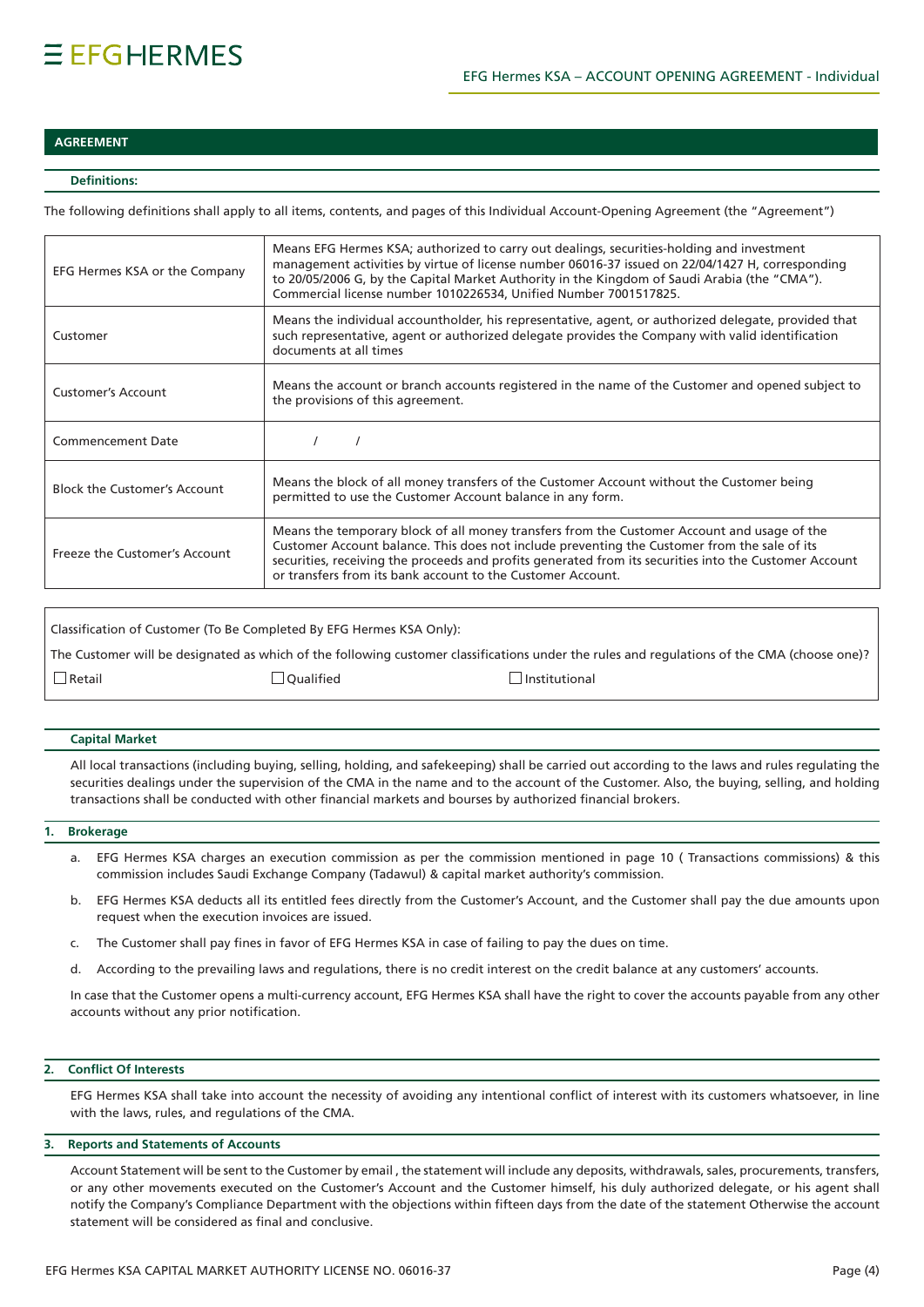#### **4.** Collection of Checks

- a. The Customer shall be provided with an official receipt for all deposits made to the Customer's Account (In case of Checks deposited) and no deposits or withdrawals of any checks shall be made from the Customer's Account unless they are made by the Customer himself or the authorized delegate. Meanwhile, All checks issued for the Customer shall be nominal checks & the customer can transfer money to his account with the company.
- b. Checks withdrawn against any third party are not acceptable.

#### **5.** Safekeeping of Securities; Segregation of Customer funds

- a. The Customer authorizes EFG Hermes KSA to hold/safe-keep the local securities and bonds, by virtue of this Agreement.
- b. The Customer authorizes the Securities Safekeeping Department of EFG Hermes KSA to sign on his behalf or verify his signature as necessary to transfer and legalize the ownership of the local securities and bonds to governmental entities.
- c. The Customer may add local securities and bonds to his account by submitting the same to the Securities Safekeeping Department of EFG Hermes KSA provided that all profits earned from such local securities and bonds until the day they are submitted are collected in full and their values are paid in full.
- d. In accordance with the Capital Market Institutions Regulations issued by the CMA, which require the Company to segregate its own funds from those of its clients, the Company holds the Customers' funds in a separate client account held within the Kingdom of Saudi Arabia with a local banking institution.

#### **6.** Due Diligence

EFG Hermes KSA shall carry out Customer's orders (for buying, selling, or holding of securities) consistent with its fiduciary duties under applicable law.

## 7. Confidentiality / Privacy of Accounts

- a. EFG Hermes KSA shall observe confidentiality of information pertaining to the Customer's Account. However, EFG Hermes KSA may divulge the Customer's Account information, upon request, subject to the laws, rules, and regulations for disclosure of information, to the concerned authorities.
- b. EFG Hermes KSA hereby duly informs the Customer that it is owned by exclusively EFG Hermes Holding SAE and its affiliates and there is a backup copy of information stored at the premises of EFG Hermes KSA both on-site and its premises off-site, both locations in the Kingdom of Saudi Arabia.

### **8.** Communication and Correspondences

- a. Unless otherwise indicated in this Agreement, any notifications given or contacts made in connection with this Agreement shall be given or made by telephone, facsimile, or in writing and can be modified or even cancelled if they have not yet been actually put into effect.
- b. Any notification given or contact made to or from the Customer shall be given or made via the Customer's own telephone number, facsimile number, or at the address shown on the brokerage/intermediary account form (KYC Form). The Customer hereby gives consent and agrees as to having his telephone calls recorded to make sure that his verbal messages have been promptly put into implementation in accordance with the rules and regulations of the CMA. EFG Hermes KSA will retain copies of such recordings for three years, or in the event of a dispute between the parties hereto or a regulatory inguiry initiated by the Customer, until such dispute is fully resolved or the inquiry complete, as applicable.
- c. The Customer, any agent or authorized delegate of the Customer, and any other person acting on behalf of or to the account of the Customer, hereby declare that any facsimile-transmitted copy bearing either of their signatures, in the manner agreed in advance with the Company, shall have the same force and validity as if such signatures have been affixed on the original document and that EFG Hermes KSA shall not be held responsible or incur any liability or any loss in connection with the said facsimile-transmitted copy or document. Also, the Customer, any agent or authorized delegate of the Customer, and any other person acting on behalf of or to the account of the Customer hereby acknowledge that each of them has taken notice that all orders, instructions, and information issued by any of them are recorded and that EFG Hermes KSA has been provided a copy of the recordings.
- d. All correspondences sent to the Customer at his email address shown in the brokerage/intermediary account form (KYC Form) shall be considered as if they have been delivered to him personally. The Customer shall be responsible for notifying us with any changes in his email address. The buying and selling invoices will be sent within 24 hours from implementation, whether execution has covered the whole of them or any part thereof; and the Customer shall accept the same as long as that his order does not stipulate for the impermissibility of partial execution.

#### **9.** Closing of Account; Changes to Terms

- a. This Agreement may be terminated at the request of either of the parties hereto upon at least fifteen (15) working days advance written .notice
- b. This Agreement may be terminated at any time by the mutual written agreement of the parties hereto, such termination to be effective as of such date agreed between the Customer and the Company.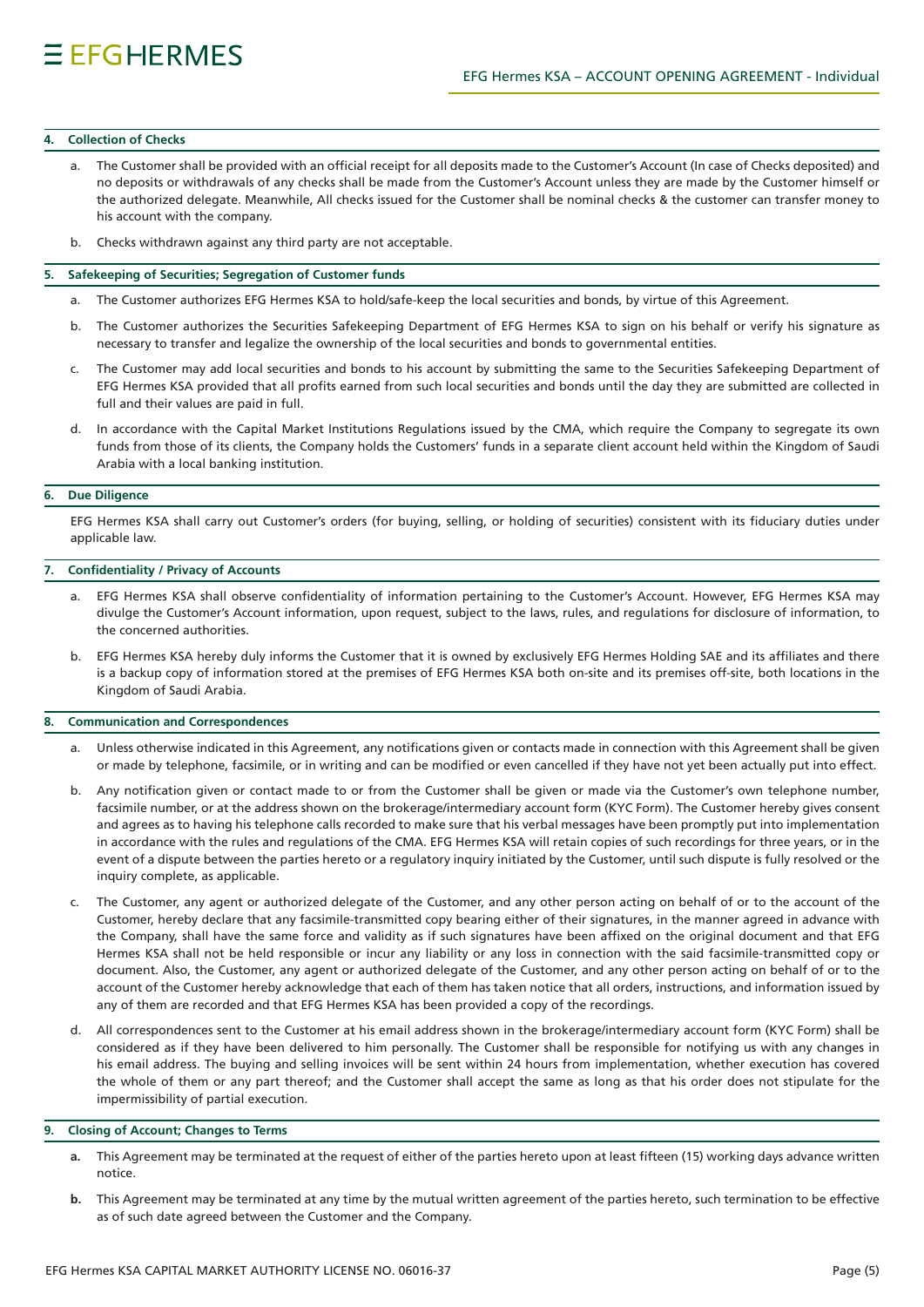# $EFGHFRMFS$

- c. The Customer may terminate the appointment of the Company under this Agreement at any time by written notice to the Company if the Company:
- i. has committed a material breach of the terms of this Agreement and has failed to remedy such breach within 30 days of receipt of written notice from the Customer requiring it to do so:
- ii. has committed a material breach of a regulatory requirement to which it is subject, or has failed to obtain or no longer holds, any registration, filing, approval, authorization or consent required by the Company to conduct its obligations pursuant to the terms of this Agreement, in each case that materially adversely affects the performance of its duties under this Agreement; or
- iii. if any of the following circumstances occurs in relation to the Company:
	- 1. it is, or is deemed to be for the purposes of any applicable law, insolvent or unable to pay its debts as they fall due;
	- 2. it admits its inability to pay its debts as they fall due;
	- 3. it suspends making payments on any of its material debts or announces an intention to do so (save where it believes it has grounds to do so); and
	- 4. an order is made, or a resolution is passed, for its winding up (except a voluntary liquidation for the purposes of solvent reconstruction or amalgamation) or an administration order is made in this respect.
- d. The Company may terminate this Agreement at any time by written notice to the Customer and without any need to obtain a court order or take any other legal procedures:
	- if the Customer has committed a material breach of the terms of this Agreement and has failed to remedy such breach within 30 days of receipt of written notice from the Company requiring it to do so; or
	- ii. if any of the following circumstances occurs in relation to the Customer:
		- 1. it is, or is deemed to be for the purposes of any applicable law, insolvent or unable to pay its debts as they fall due;
		- 2. it admits its inability to pay its debts as they fall due;
		- 3. it suspends making payments on any of its material debts or announces an intention to do so (save where it believes it has grounds to do so); or
		- 4. an order is made, or a resolution is passed, for its winding up (except a voluntary liquidation for the purposes of solvent reconstruction or amalgamation) or an administration order is made in this respect.
	- iii. should the Customer fail to provide the Company with the information updates required within five (5) years from the date of Freezing the Customer Account (without the Customer Account being blocked, or linked to any securities, and there are no obligations on the Customer Account), the Company may transfer the available cash of the Customer Account to the Customer's bank account, close the portfolios linked to the Customer Account, unless it is linked with more than one Customer Account, then close the Customer Account.
- Termination of this Agreement is without prejudice to the completion of transactions already initiated by the Company on behalf of the Customer as at the date of service of notice of termination and the Company is hereby required to complete all such transactions and the Customer shall bear all additional expenses which the Company necessarily incurs in terminating its appointment pursuant to this Agreement and any losses necessarily realized in settling or concluding outstanding obligations of the Customer incurred by the Company under this Agreement prior to such occurrence. The fees payable to the Company under this Agreement and any other fees or expenses reimbursable to the Company under this Agreement shall continue to accrue during the period in which the Company completes such transactions initiated prior to service of such termination notice.
- f. Upon the termination of this Agreement, the Company shall be entitled to receive all unpaid fees and other moneys accrued to it up until the date of termination but neither party shall be entitled to any compensation for termination. The Company may liquidate investments in the Customer's Account to make such payments to itself.
- Without in any way limiting the rights granted to the Company in 10 (d), upon termination, the Company shall be entitled to direct any custodian bank to retain such securities and cash as may be required to settle transactions already initiated and to pay any outstanding liabilities of the Customer. Where insufficient cash is available to settle such outstanding transactions and/or liabilities, the Company may at its discretion sell such of the Customer's investments as it may select in order to realize funds sufficient to cover any outstanding amount, and/or cancel, close out, terminate or reverse any transaction or enter into any other transaction or do anything which has the effect of reducing or eliminating any outstanding amount or of reducing or eliminating liability under any contracts, positions or commitments undertaken on the Customer's behalf.
- h. For the avoidance of doubt, the parties acknowledge and agree that their respective accrued rights and obligations prior to the date of termination of this Agreement and the provisions of Clause No. 7 of this Agreement shall survive and continue in full force and effect after the termination of this Agreement or the cessation of the Company to act under this Agreement for any reason whatsoever.
- i. Upon the termination of this Agreement, the Company shall make such arrangements as it considers reasonably necessary or as the Customer reasonably requests to transfer the management of the Customer's Account back to the Customer or to a new manager, as may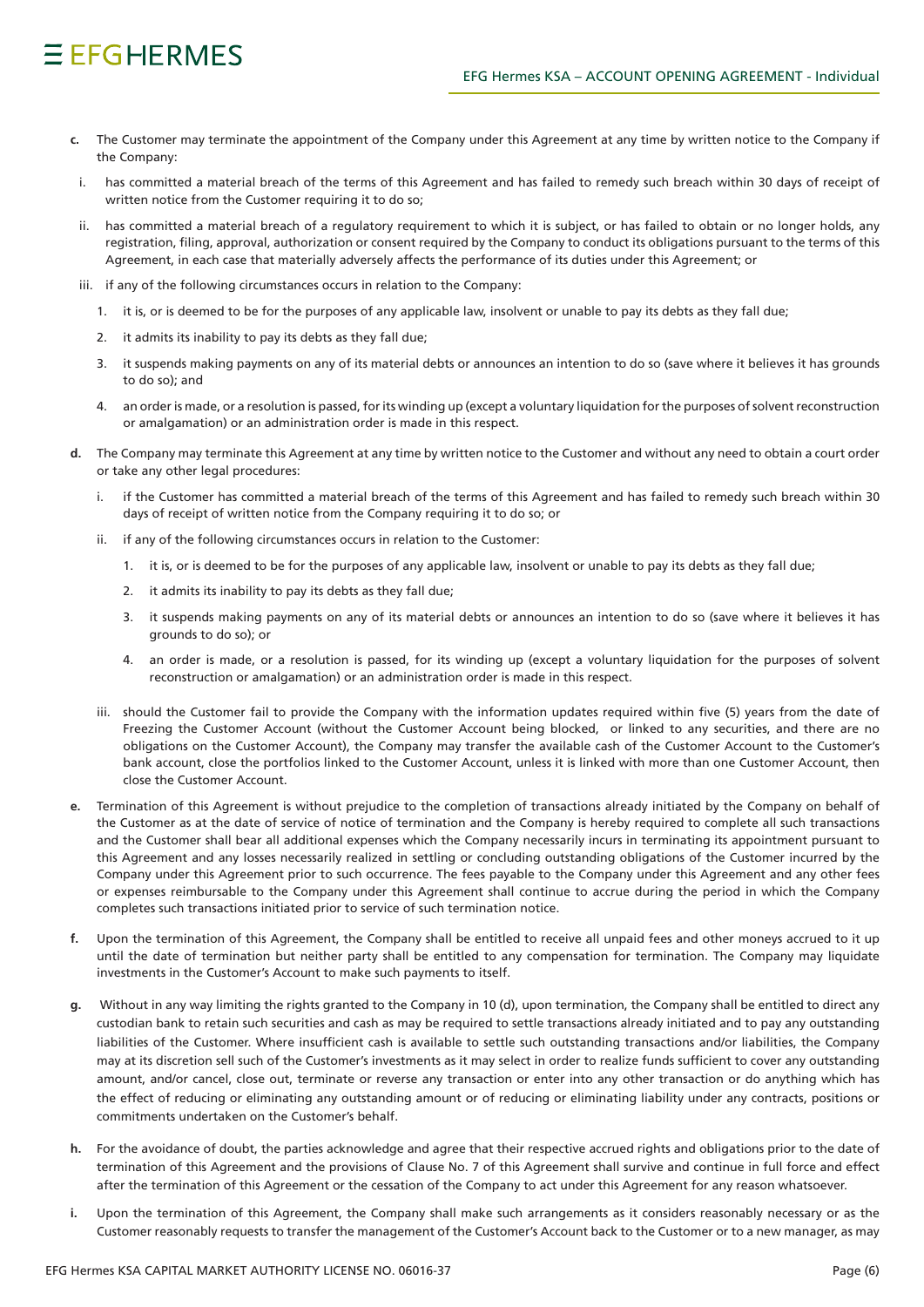be directed by the Customer in writing, provided that the Company's rights have been settled in full. This will include, without limitation, closing the Customer's Accounts, transferring title to investments, transferring cash balances, and advising third parties with whom the Company has dealt in relation to the Customer's Account in the term prior to termination that the appointment has terminated and handing over such records or copies of such records as may be necessary (in the reasonable opinion of the Company) for the ongoing management of the Customer's Account. All reasonable costs of the Company in carrying out such arrangements shall be borne by the Customer and the Company may liquidate investments in the Customer's Account to make such payments to itself.

- j. The Company reserves the right to amend or modify the terms of this Agreement from time to time on fifeen (15) days prior notice to the Customer.
- k. In any event of force majeure, whether environmental, meteorological, political, economic or otherwise, the Company reserves the right to (i) suspend the terms and conditions of this Agreement for any period of time it deems appropriate and/or (ii) terminate this Agreement. In either of the options mentioned in k (i) or k (ii) the suspension and/or termination of this Agreement shall take immediate effect as of the date on which the Company notifies the Customer of the same should this notification be possible for the Company to undertake, and the Company shall not abide by the obligations referred to in Clause 9 e.

### 10. Payment and Failure to Pay:

- a. Except as permitted for margin trading, the value of buying the securities and bonds shall be deposited to the Customer's Account before buying the same. The Customer shall agree to pay the above-mentioned value to EFG Hermes KSA and shall also declare that he is fully responsible for his orders to EFG Hermes KSA.
- b. In its complete discretion EFG Hermes KSA may extend credit to the Customer from time to time, in accordance with the Capital Market Institutions Regulations of the CMA, to enable the Customer to engage in a margin transaction as permitted by the Company's policies and regulations. The terms of such margin trades will be as stated in the Company's Funding Agreement for Concluding Margin Transactions. This Agreement does not address margin trading terms and does not permit the Customer to engage in margin trading.
- c. In the event that the Customer fails to meet any of his obligations in a timely manner, whether such obligations are stipulated in, related to, or arise out of this Agreement, then he shall be liable for indemnifying EFG Hermes KSA and for compensating it for all moral and material damages as well as the costs incurred by EFG Hermes KSA, in addition to any applicable fines.
- d. Without in any way limiting the rights granted to the Company in 9 (g), in the event the Customer does not pay to EFG Hermes KSA or any of its affiliates any amount on or before the date such amount is due, such failure to pay on time shall be considered as and will be an authorization from the Customer to EFG Hermes KSA to sell the securities and bonds, whether local or international, held in any the Customer's Accounts with EFG Hermes KSA, and any of its affiliates, as may be needed to provide sufficient cash to pay all amounts the Customer may owe EFG Hermes KSA and its affiliates (including but not limited to all transaction costs and other costs of collection). EFG Hermes KSA and its affiliates may apply the proceeds of any such sale, and also any cash in any of the Customer's Accounts with EFG Hermes KSA or any of its affiliates to cover the amounts the Customer may owe EFG Hermes KSA or its affiliates. Any excess amounts not needed to make such payments shall be returned to the Customer's Account. Notwithstanding the foregoing, if the proceeds of such sales and collections of such cash are not sufficient to pay all the amounts owed to EFG Hermes KSA or its affiliates, then the balance due from the Customer may be claimed through all legally available means. EFG Hermes KSA and its affiliates may make such sales and apply such proceeds immediately without any prior notice to the Customer. EFG Hermes KSA will provide a statement to the Customer of such sales effected and how the proceeds of such sale are applied. The terms of this Clause 10 (d) shall apply and govern during and until the termination of this Agreement, at which point the terms of Clause 9 shall apply.
- e. However, in its sole discretion, EFG Hermes KSA may elect to grant to the Customer a grace period of not more than five business days to make payment of any amounts due to EFG Hermes KSA. If EFG Hermes KSA grants such a grace period it will notify the Customer, and the Customer hereby acknowledges to abide by the grace period and payment default provisions to be mentioned in such notification.

### **11. Acknowledgement of Risks:**

The Customer hereby acknowledges that the nature of dealing in securities and bonds, whether local or international, and whether by buying or selling them, is risky; and that the value of assets invested in any securities market, whether local or international, may be decreased from time to time. Therefore, the Customer hereby pledges to take the full risk and not to shoulder EFG Hermes KSA with any responsibility in this regard. On its part, EFG Hermes KSA shall perform its tasks consistent with its fiduciary duties under applicable laws and regulations.

## **:Research 12.**

- a. The findings of research conducted by EFG Hermes KSA may be sent to the Customer from time to time. Such research is provided for informational purposes only. Such findings shall not be considered, by any means, as consultation, advice, or an offer for buying or selling investments provided by the Company to the Customer or any third party.
- b. EFG Hermes KSA does not in any way guarantee or warrant the accuracy, perfection, or completeness of any such findings, whether upon publication or at a later date, and shall not be responsible or liable for any actions or omissions by the Customer or any third party in connection with such findings.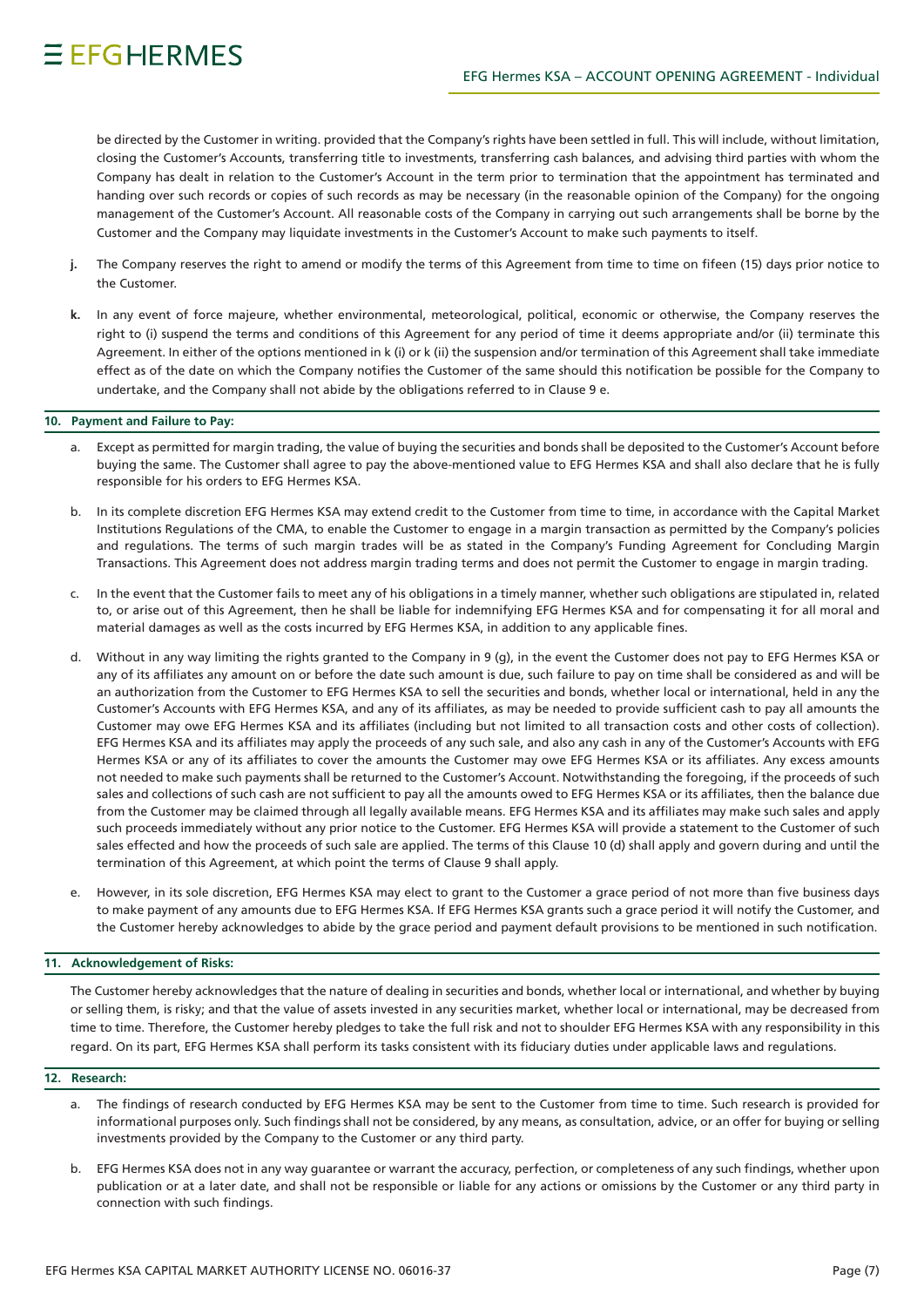# $EFGHFRMFS$

- c. EFG Hermes KSA is not obligated to notify the Customer with respect to any change in the information contained in the research and EFG Hermes KSA shall in no way be responsible or liable for any actions or omissions by the Customer or any third party taken based on any research findings.
- d. As regards our research, it must be well known that, although the Company has obtained the necessary licenses for provision of consultancy services, it is the duty of the Customer to rely on his own efforts for personal analysis, verification, and scrutinizing always and in all cases, notably in case of verbal recommendations on disposal of securities and bonds, whether local or international.

### 13. Undertakings:

- a. The Customer undertakes that it understands the terms and conditions of this Agreement, and that all data and information (including but not limited to the information in relation to Foreign Account Tax Compliance Act and Individual Tax Residency Self-Certification) provided to the Company are correct, comprehensive, valid and non-misleading.
- b. The Customer undertakes to provide the Company with the updated information and documentation of the Customer and its authorized representative to operate the Customer Account as they expire or as soon as they are renewed.
- c. Upon the Company notifying the Customer at least ninety (90) days prior to the expiry of any of the List of Required Documents set forth in this Agreement, the Customer undertakes to comply with such request and provide the Company with the relevant information and documentation as required.
- d. The Customer undertakes of its commitment to update its documents and information or to confirm that there are no changes to its information and/or documentation, either when requested by Company or at the end of each period set by the Company, provided that such period does not exceed 3 years. The update must include all information and documentation that were previously obtained at the time of opening the Customer Account in accordance with the List of Required Documents in this Agreement and the CMA Requlations (including but not limited to the Investment Accounts Instructions and Annex (3-5) of the Capital Market Institutions Regulations), and the information and documentation (including but not limited to the power of attorney issued by the Customer in favor of the authorized person) of the authorized individual(s) to operate the Customer Account on behalf of the Customer.
- e. The Customer undertakes to immediately notify the Company and provide it with the renewed versions of the Customer's List of Required Documents (as set forth in this Agreement) after their expiry.
- f. The Customer undertakes to comply with the Capital Market Law, its Implementing Regulations, in particular the Anti-Money Laundering Law and its Implementing Regulation and the Law on Combating the Financing of Terrorism, and other applicable laws and regulations in the Kingdom of Saudi Arabia.
- Where the Customer requires an Iqama to enter and reside in the Kingdom of Saudi Arabia, the Customer understands, acknowledges and agrees that his right to invest in securities in the Kingdom is associated with providing his residence permit (Iqama) to the Company; and that the Company will freeze the investment account if he does not update the Customer Account information or does not provide the Company with the residence permit (Iqama) after its renewal. Further, such Customer undertakes to provide the Company with the renewed residence permit (Igama) upon its expiry, or when the Company requests an update of said Customer's information and .documentation
- h. Where the Customer requires an Iqama to enter and reside in the Kingdom of Saudi Arabia, the Customer undertakes that the Company shall have the right to liquidate the securities in the portfolio linked to the Customer Account, transfer the cash to the Customer's bank account linked to the Customer Account and close the Customer Account if such account was frozen for more than twelve (12) months. Further, the Customer will not be capable of closing the Customer Account if the residence permit (Iqama) has expired, until after renewing such residence permit or upon the issuance of a final exit visa.
- i. The Customer undertakes that it is aware that the Company may decline to complete an order/instruction, if in the Company's sole discretion, the Company believes that such order will be deemed as an actual or potential breach of any applicable law in KSA (including but not limited to the CMA rules, regulations, circulars or policies).
- i. The Customer shall not transmit any sell order unless it has sufficient available securities free of any registered restrictions that may prevent the sale of said securities, and shall not transmit any buy order unless it satisfies the cash requirements prior to settlement. The Company will consider transmitting any order by the customer as an acknowledgment that it has sufficient available securities or it has sufficient cash requirements, as the case may be. The Customer shall send a confirmation to the Company in relation to sufficiency of securities or cash promptly upon the Company's request. The Customer shall notify the Company, in the manner specified by the Company in its sole discretion, of any short selling order before it transmits any short selling order and subject to entering into a securities borrowing and lending agreement.
- k. The Customer undertakes that it may not violate ownership of securities restrictions and limits issued, or to be issued, by the CMA or other regulatory authorities, and shall remedy any breaches made within the time limits prescribed by the relevant laws and regulations. The Customer shall promptly notify the Company of any restriction imposed on its trading of securities, whether selling or buying, for whatever reason. The Customer shall be under the obligation to refrain from insider trading based on inside information. The Customer further undertakes that it is aware of all relevant laws, regulations and resolutions issued in this respect.
- I. The Customer acknowledges that it is aware that the Company entered into an agreement with a general clearing member (the "GCM") for the purpose of providing services in relation to securities clearing in accordance with applicable regulations. The Customer acknowledges its awareness of risks arising from using the services of such GCM including, without limitation, trade limit reduction without prior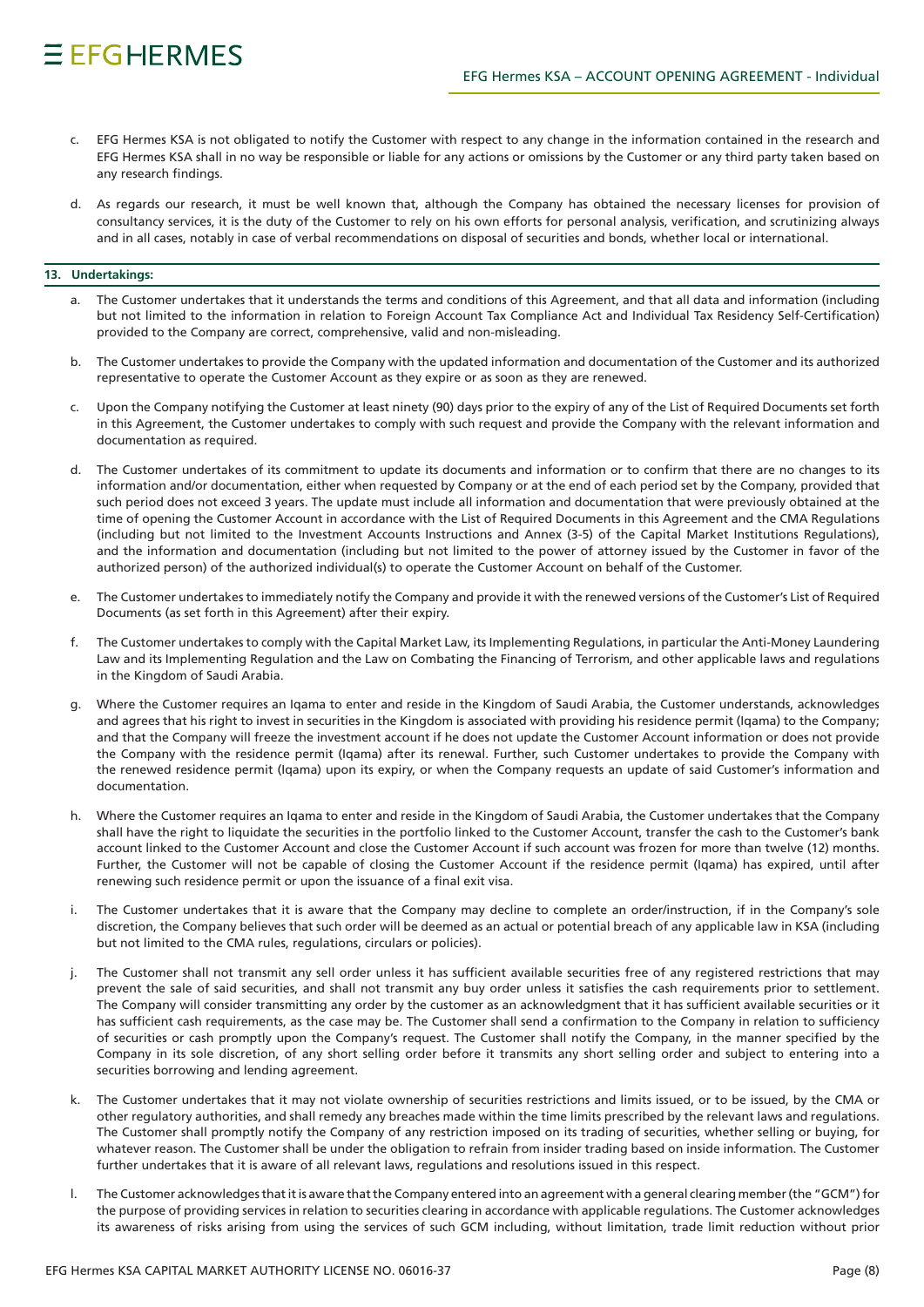approval of the Company, delay in clearing the transactions, or failure to close the transactions. The Customer acknowledges and agrees to disclose its data to the GCM, where necessary, upon the GCM's request for the purpose of providing its services, upon the request of competent authorities, or in accordance with law or regulation.

m. The Customer declares that all documents submitted, information contained therein and all information contained in the KYC Form are true, complete, accurate and the same as the information filed with the Securities Depository Centre ("Edaa") for the purpose of obtaining the Investor Code. The Company assumes no liability resulting from submitting untrue information or the information being different from the information filed with Edaa.

#### 14. Freeze the Customer's Account:

Subject to the Company notifying the Customer at least one (1) month prior to any Freeze of the Customer Account, the Company shall have the right to Freeze the Customer Account in the event of the following:

- a. any breach of Clause 13 sub clauses (a), (b), (c), (d), (e), (f) and (g) of this Agreement; and
- b. expiration of the validity date of any of the items in the List of Required Documents set forth in this Agreement that were provided by the Customer for opening the Customer Account, provided that the Company has notified the Customer at least ninety (90) days prior to their expiration.

#### **15. Block the Customer's Account:**

The Company shall have the right to Block the Customer's Account and disclose its information, provided that the Company receives a request from the CMA or a competent judicial authority through the CMA.

#### 16. Complaints:

In compliance with the applicable Saudi Arabian laws, EFG Hermes KSA undertakes to handle all complaints received from its customers in the most appropriate manner, and within the shortest time period possible, according to the following mechanism:-

- a. The Customer shall have the right to file his complaint against any of the officials or employees of the Company by submitting the complaint directly to the Compliance Department of the Company or by sending it via the registered mail, e-mail, or facsimile to the attention of the Compliance Officer (contact-ksa@efg-hermes.com).
- b. The Compliance Officer shall have the complaint, received according to the above-mentioned methods, registered with a serial number as per the date of receiving it; and the registration shall be made in a register designated by the Company for that purpose. Then, the Customer shall be provided with the serial number for follow-up.
- c. The Compliance Officer shall proceed with investigating into the complaint immediately upon receiving it. He shall examine the complaint in an unbiased way and take the necessary corrective actions, if any, and then notify the Customer with the outcome of investigations within a maximum period of four weeks according to the complexity and concomitant circumstances of each complaint.
- d. If the complaint is resultant from the behavior of a third party working with the Capital Market Institution or recommended by the Capital Market Institution, then the Capital Market Institution shall interfere in favor of the Customer and exert utmost effort to settle the complaint.

### **17. Dispute Settlement:**

In case that a conflict arises in connection with this Agreement, such dispute shall be resolved by the Committee for the Resolution of Securities Disputes according to the rules and regulations of the CMA and the laws of the Kingdom of Saudi Arabia.

#### **Acknowledgement/Declaration:**

The Customer hereby declares that he is the original genuine owner and the sole beneficiary of the Customer's Account and that his financial sources are lawful, legitimate, and compliant with the relevant regulations. The Customer hereby adheres to Capital market authority implementing rules and regulations and all official directives on Anti-Money-Laundry and Combating the Financing of Terrorism and Know-<br>Your-Customer ("KYC").

| Name of Customer:                                 | Signature: |
|---------------------------------------------------|------------|
| Capacity of Signatory<br>(In Person or By Proxy): | Date:      |
| Name of Compliance Officer:                       | Signature: |
|                                                   | Date:      |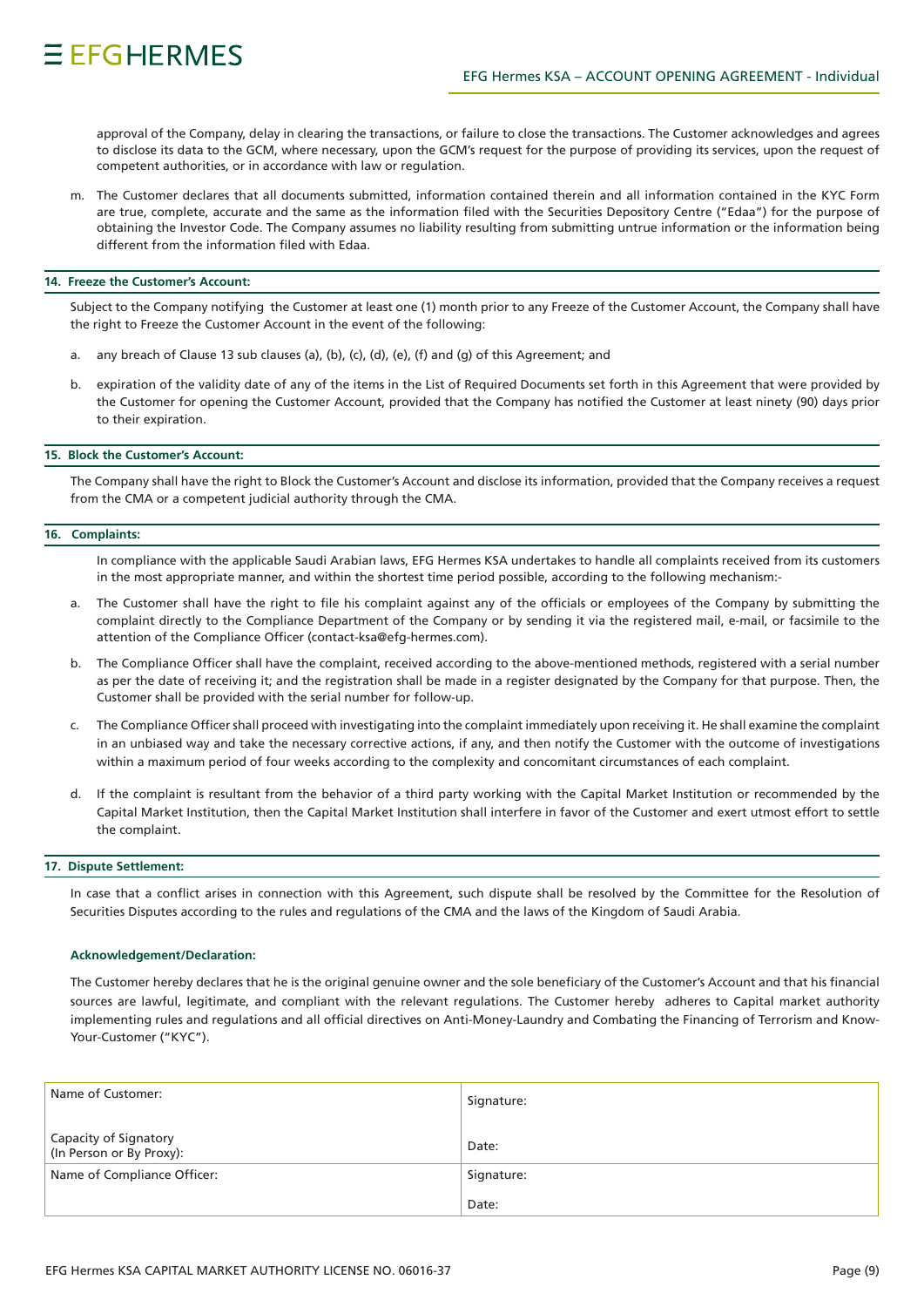# $EFGHFRMFS$

## **Fees and Commissions**

#### **Commissions Transactions**

EFG Hermes KSA charges Trading commissions (0.155 %) on each executed order in Equities, Right entitlements, ETFs and REITs.

EFG Hermes KSA charges Trading commissions 0.100% on each executed order in both Listed and unlisted Sukuk and Bonds.

Market applied fees for listed Sukuk and Bonds is 0.01% (A waiver of 50% of Sukuk and Bonds trading commission on all types of investors until 31/12/2022).

Market applied fees for unlisted Sukuk and Bonds (OTC) is SAR 750.

Annual safekeeping fees charged by Edda 0.4 bps.

Prior determination of commission requires authorization from the managing director.

The fees and commissions mentioned above are part of Clause No. 1 of the Account-Opening Agreement to open an account with EFG Hermes KSA, who shall have the right to introduce any changes at any time after notifying the Customer in advance of any such changes. Such changes shall be deemed to be in effect after such notification to the Customer.

Notwithstanding the above mentioned clause, the Company shall immediately introduce changes to such fees and commissions, provided that such changes are required by the requlatory authorities in KSA (including but not limited to Tadawul and the CMA). While the Company will always attempt to notify the Customer prior to the introduction of such additional charges such notification may not be possible and the Customer by signing this Agreement waives any objection the Customer might have to the introduction of such charges by the Company prior to the Customer being notified.

EFG Hermes KSA will deduct from the Customer's Account the fees of collecting the checks issued by banks not registered in the clearinghouse as well as the fees of transfers made from the Customer's Account according to Customer's instructions in addition to the administrative fees pertaining to the Customer's Account.

EFG Hermes KSA shall keep the Account-Opening Agreement and the Customer shall keep a copy thereof.

A copy of the passport and/or identification documents of the Customer/beneficiary shall be attached and this also applies to the persons who are authorized to deal in the Customer's Account.

### :**Tax**

This agreement is subject to the provisions of value added tax rules issued by the General Authority for Zakat and Tax ("GAZT") of the Kingdom of Saudi Arabia, by imposing a value added tax at the prevailing rate as set by the GAZT on all commissions, fees and other services provided for the benefit of the customer and it will be collected from the customer according to the conditions of this agreement.

| Name of Customer:                                 | Signature: |
|---------------------------------------------------|------------|
| Capacity of Signatory<br>(In Person or By Proxy): | Date:      |
| Name of Compliance Officer:                       | Signature: |
|                                                   | Date:      |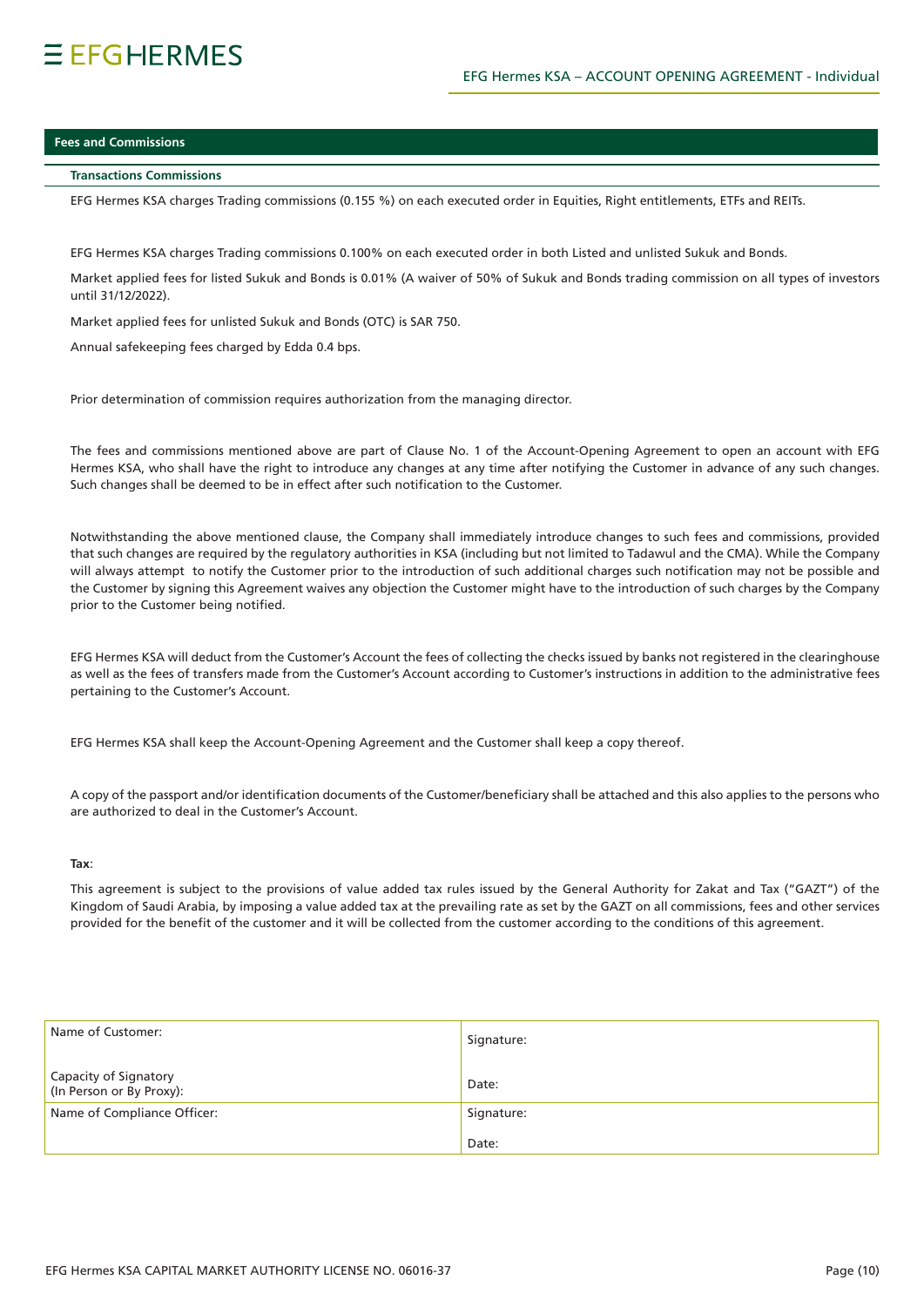# $EFGHERMES$

# **List of Required Documents:**

|                | <b>Saudi Nationals</b> | 1.<br>2.<br>3.<br>4.<br>5.<br>6. | The Customer's National Identification Card or family record.<br>The Customer's residential address & place of work and work address.<br>Passport copy.<br><b>FACTA Forms.</b><br>Individual Tax Residency Self-Certification.<br>Residence address Verification Document. |
|----------------|------------------------|----------------------------------|----------------------------------------------------------------------------------------------------------------------------------------------------------------------------------------------------------------------------------------------------------------------------|
|                | <b>Individual</b>      | 1.                               | A residence permits (Igamah) or a five-year special residence permit or a national ID for gulf                                                                                                                                                                             |
|                | <b>Expatriates-</b>    |                                  | Cooperation Council (GCC) nationals or a diplomatic identification card for diplomats.                                                                                                                                                                                     |
| <b>Natural</b> | <b>GCC National</b>    | 2.                               | The clien's residential address & Place of work and work address.                                                                                                                                                                                                          |
|                |                        | 3.                               | Passport copy.                                                                                                                                                                                                                                                             |
| Persons        |                        | 4.                               | <b>FACTA Forms.</b>                                                                                                                                                                                                                                                        |
|                |                        | 5.                               | Individual Tax Residency Self-Certification.                                                                                                                                                                                                                               |
|                |                        | 6.                               | Residence address Verification Document.                                                                                                                                                                                                                                   |
|                | <b>Foreign Natural</b> |                                  | Identification document.                                                                                                                                                                                                                                                   |
|                | Persons not            | 2 <sub>1</sub>                   | The clien's residential address & Place of work and work address.                                                                                                                                                                                                          |
|                | Residing in the        | 3.                               | Passport copy.                                                                                                                                                                                                                                                             |
|                | Kingdom                | 4.                               | <b>FACTA Forms.</b>                                                                                                                                                                                                                                                        |
|                |                        | 5.                               | Individual Tax Residency Self-Certification.                                                                                                                                                                                                                               |
|                |                        | 6.                               | Residence Verification Document & Residence address verification documents.                                                                                                                                                                                                |
|                |                        |                                  |                                                                                                                                                                                                                                                                            |

# For any enquiries about these documents, please contact EFG Hermes KSA Account Officers at the following address:-

| <b>Address:</b>                               | EFG Hermes KSA,                                    |
|-----------------------------------------------|----------------------------------------------------|
|                                               | Head Office,                                       |
|                                               | Sky Towers, North Tower, 3rd floor, King Fahd Road |
|                                               | P.O. Box 300189,                                   |
|                                               | Riyadh 11372,                                      |
|                                               | <b>KSA</b>                                         |
|                                               |                                                    |
| Telephone:                                    | +966 (0)11 2938048 - 2938049 - 2506161             |
| Fax:                                          | +966 (0)11 293 8032 / +966 (0)11 293 8034          |
| <b>Local Call Center:</b>                     | 800 1234568                                        |
| International Call Center: +966 (0)11 2506171 |                                                    |
| Website:                                      | www.efghermesksa.com                               |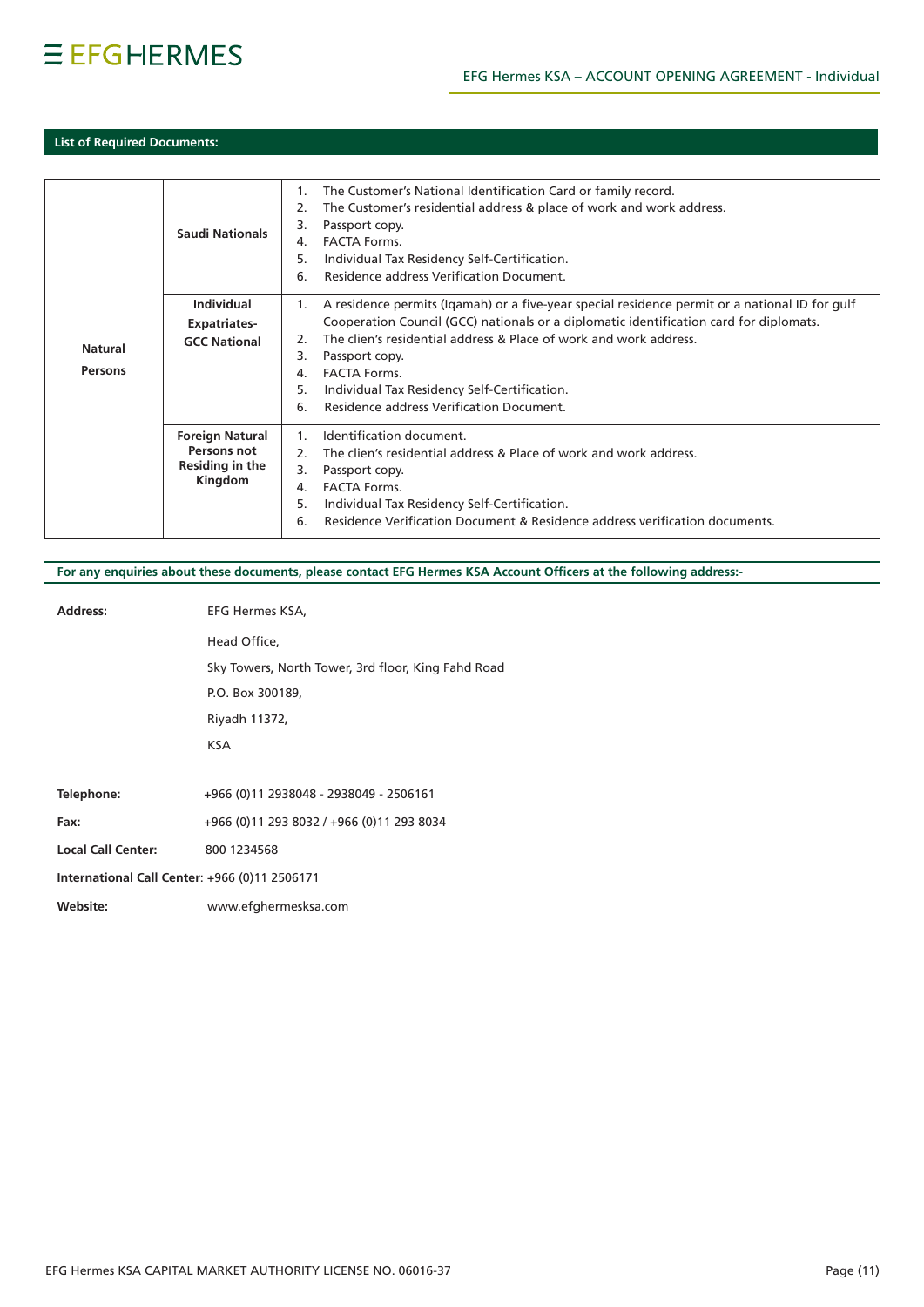# $EFGHERMES$

# **Account Details: POA/Guardianship**

| <b>Full Name</b>                                                                                |  |  |
|-------------------------------------------------------------------------------------------------|--|--|
| Date Of Birth:                                                                                  |  |  |
| Marital Status/ Number of dependents:                                                           |  |  |
| $\Box$ Job Employee $\Box$ Business Man $\Box$ Retired $\Box$ Unemployed                        |  |  |
| Is the Attorney a director or officer of publicly listed company? Yes $\Box$ No $\Box$ Company: |  |  |
| Place of Work:                                                                                  |  |  |
| <b>Employment Duration:</b>                                                                     |  |  |
| Nationality                                                                                     |  |  |
| Residence address:                                                                              |  |  |
| <b>Mailing Address:</b>                                                                         |  |  |
| National ID / Passport No                                                                       |  |  |
| POA Date:                                                                                       |  |  |
| Tel:                                                                                            |  |  |
| Fax:                                                                                            |  |  |
| P. O Box:                                                                                       |  |  |
| Email:                                                                                          |  |  |
| Language of correspondence:                                                                     |  |  |
| Relation with the customer :                                                                    |  |  |

| Name of Attorney/ Guardian : | Signature: |
|------------------------------|------------|
|                              |            |
|                              | Date:      |
| Name of Account Manager:     | Signature: |
|                              | Date:      |
| Name of Compliance Officer:  | Signature: |
|                              | Date:      |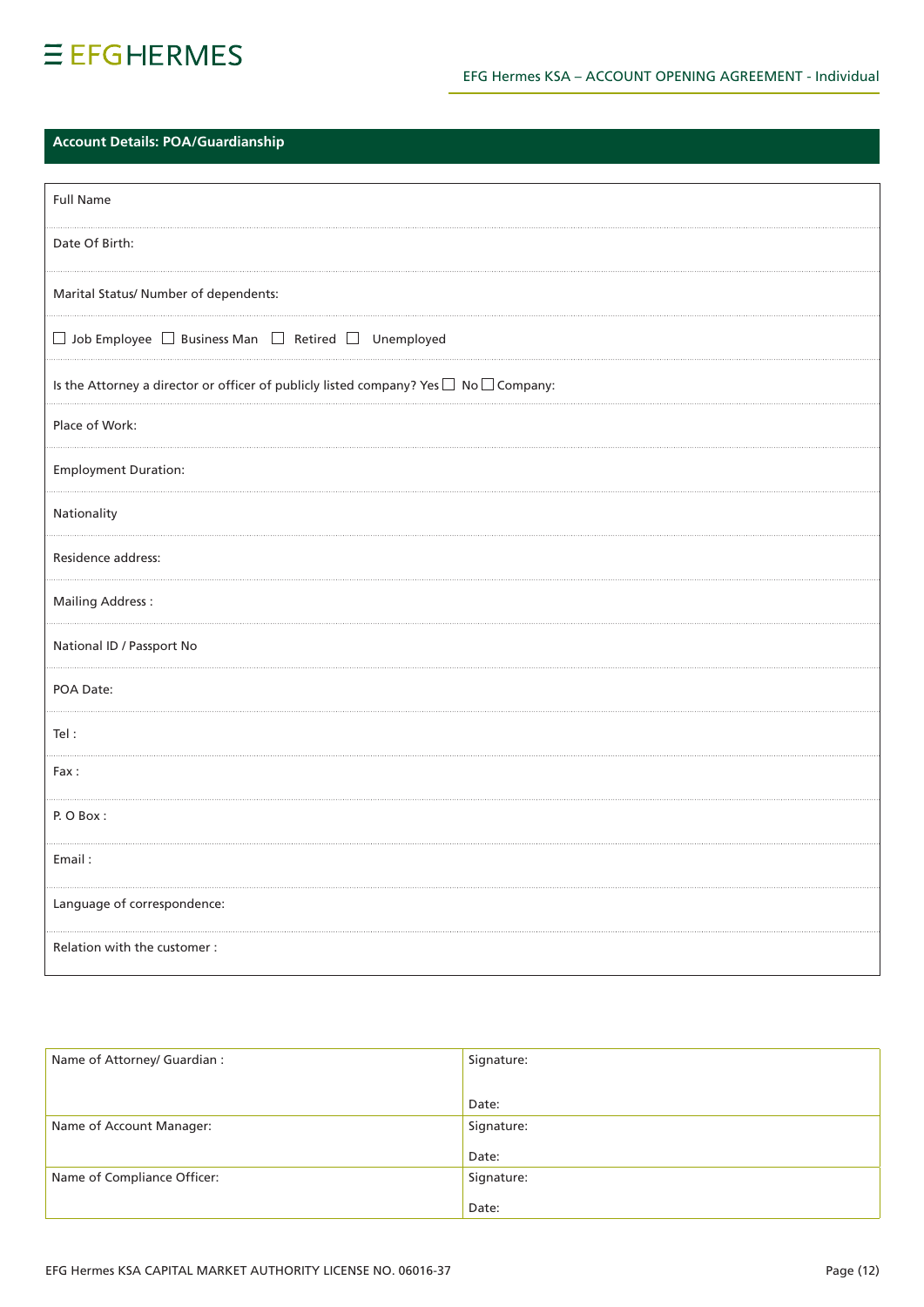# **IFATCA Self Declaration form for Individuals**

| 1. Are you a citizen of USA?                                                                                                                                        | $Yes \cup No \cup$            |
|---------------------------------------------------------------------------------------------------------------------------------------------------------------------|-------------------------------|
| 2. Are you a resident of USA?                                                                                                                                       | $Yes \Box No \Box$            |
| 3. Do you hold USA passport?                                                                                                                                        | Yes $\Box$ No $\Box$          |
| 4. Were you born in USA & have not waived your US citizenship?                                                                                                      | Yes $\Box$ No $\Box$          |
| 5. Do you hold USA Green card?                                                                                                                                      | Yes $\Box$ No $\Box$          |
| 6. Do you have an address in the USA                                                                                                                                | Yes $\Box$ No $\Box$          |
| 7. Are you an American citizen whether you reside in the United States of America or not?                                                                           | Yes $\Box$ No $\Box$          |
| 8. Are you a non American and visited United States of America during the past three years & you are not a<br>diplomat, instructor, student or sports entrepreneur? | $Yes \mid \mid N_O \mid \mid$ |

## If answer to the above is yes, please specify the number of days spent in:

| Current year | Previous year | Year before |
|--------------|---------------|-------------|
|              |               |             |

Please note that EFG Hermes cannot provide any tax advice and if you are unsure about how to complete the form,

please contact your tax advisor.

| Capacity of Signatory<br>(In Person or By Proxy): | Signature: |
|---------------------------------------------------|------------|
|                                                   | Date:      |